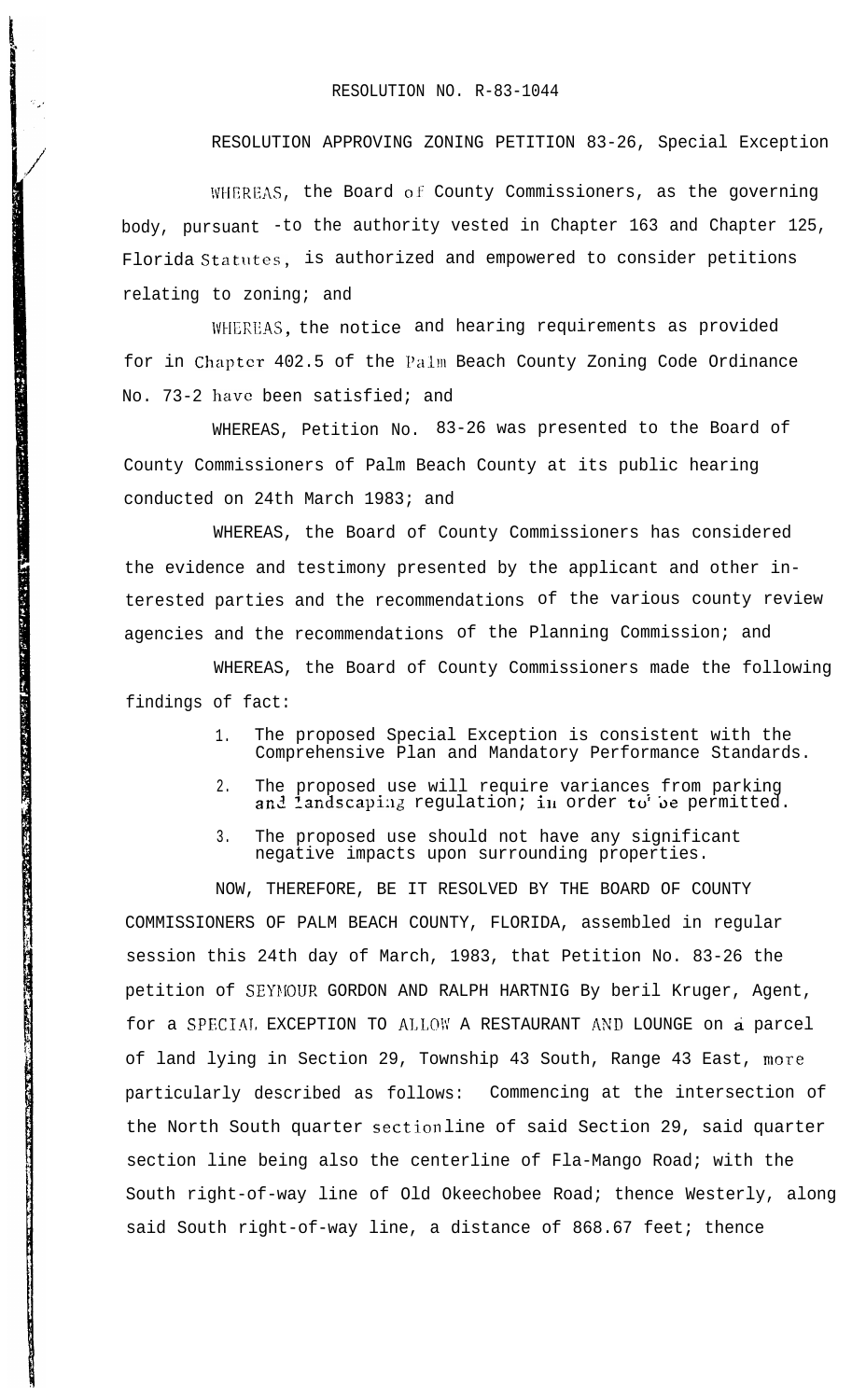Southerly, parallel with the said quarter section line, a distance of 680 feet to the Point of Beginning; thence continue Southerly, along said parallel line, a distance of 200 feet; thence Westerly, parallel with the said South right-of-way line, a distance of 190.26 feet, thence Northerly, making an angle with the preceding course of 89°45'15", **measured** from East to North, a distance of 200 feet; thence Easterly, parallel with the said South right-of-way line, a distance of 190.95 feet to the Point of Beginning; subject to an easement for drainage purposes 6 feet in width, the West - line of which is more particularly described as follows: From the aforcdescribed Point of Beginning; thence Westerly, parallel with the said South rightof-way line, a distance of 190.95 feet to the Point of Beginning of said West -- line of the 6 foot easement; thence Southerly, making an angle with the preceding course of 90°26'37", measured from East to South, a distance of 200 feet to the terminal point of said 6 foot easement. Said property located on the northwest corner of the intersection of Donna Road and Rockey Drive in an IL-Light Industrial District, was approved as advertised subject to the following conditions:

> 1. This use authorization is limited strictly to a private bottle club and shall be limited to hours of operation of 10:00 p.m. to 6:00 a.m., Monday through Saturday operation.

 $\mathcal{L}_{\mathcal{L}}$ 

- 2. The developer shall contribute Two Thousand Five Hundred Dollars (\$2,500.00) toward the cost of meeting this project's direct and identifiable traffic impact to be paid at the time of issuance of building permits.
- 3. This use shall not become a nuisance to surrounding properties or the public in general.

Commissioner Bailey , moved for approval of the petition. The motion was seconded by Commissioner Wilken , and upon being put to a vote, the vote was as follows:

| Peggy E. Evatt, Chairman    | - ABSENT |
|-----------------------------|----------|
| Ken Spillias, Vice Chairman | $-$ AVE. |
| Dennis P. Koehler, Member   | - ABGENT |
| Dorothy Wilken, Member      | $- AYE$  |
| Bill Bailey, Member         | $-$ AYE  |

The foregoing resolution was declared duly passed and adopted this  $13th$  day of September ,  $1983$  , confirming action of 24th March 1983.